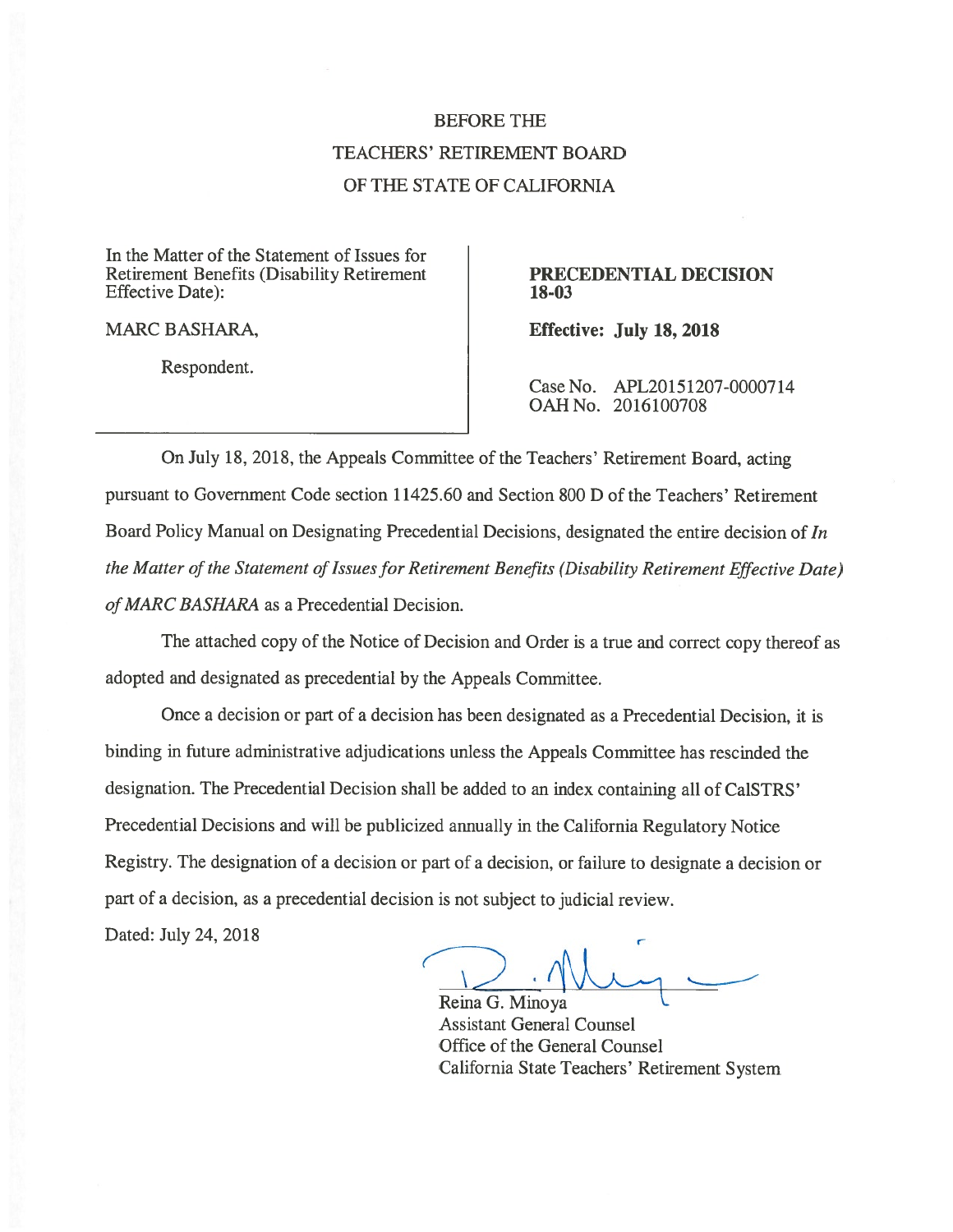

# TEACHERS' RETIREMENT BOARD Of THE STATE Of CALIFORNIA

In the Matter of the Statement of Issues for Retirement Benefits (Disability Retirement | Case No. APL20151207-0000714 Effective Date):

Respondent.

OAHNo. 201610070\$ MARC BASHARA, NOTICE OF DECISION AND ORDER

Pursuant to Government Code section 11517, subdivision (c)(2)(C), the attached proposed decision of the administrative law judge was adopted on July 14, 2017 by the Appeals Committee of the Teachers' Retirement Board of the State of California as its decision in the above-entitled matter. The Appeals Committee adopted the propose<sup>d</sup> with the following minor technical or other minor changes, which do not affect the factual or legal basis of the proposed decision:

1. On page 3, paragraph 2, line 2, change "," to "...."

Dated:  $\mu$   $\mu$   $\mu$   $\alpha$ 

Reina G. Minoya

Assistant General Counsel Office of the General Counsel California State Teachers' Retirement System